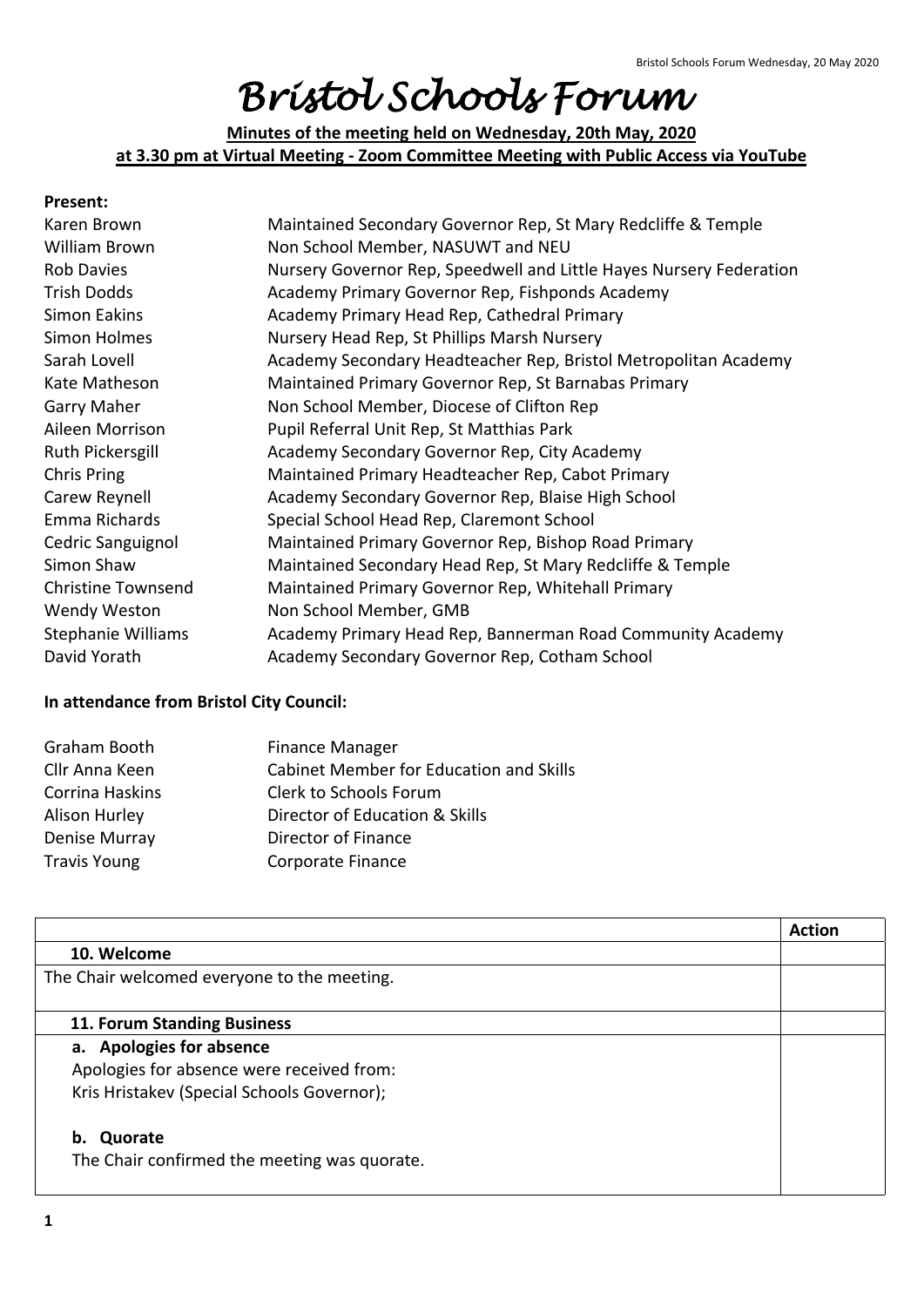### **c. Resignations**

There were no resignations to report.

# **d. Appointment of New Members**

The Clerk reported that Simon Holmes had been reappointed as the Nursery Heads representative.

# **e. Notification of Vacancies**

The Clerk advised of the following Schools Forum Vacancies which would be advertised through the Heads/Governors Bulletins:

- Two Primary Academy Heads
- Two Primary Maintained Heads
- Two Primary Academy Governors
- Two Secondary Academy Heads

# **f. Declarations of Interest**

There were no declarations of interest.

# **12. Minutes of the Previous Meeting**

**RESOLVED** - that the minutes be confirmed as a correct record.

### **Matters Arising**

### **Minimum Funding Guarantee**

The Chair confirmed that this would be discussed at the next meeting of the Finance Sub Group which was due to take place later in the year.

### **HR Systems ITrent**

CP confirmed that he had received the guidance and that his school had now moved to the new system.

# **Composition of the Schools Forum**

The Chair confirmed that this would be on the agenda for the September meeting.

### **Trading with Schools TwS**

CP asked that, in future, the TwS expenditure breakdown be presented with the annual report as the information raised questions about why certain areas made a profit and others were in deficit. He undertook to raise this with outside of the meeting with the Chair and Vice Chairs.

# **13. Special Educational Needs and Disabilities (SEND) and the High Needs Block Written Statement of Action**

In introducing the report, AH reported that she had hoped to produce a written report with an update from Ofsted/Care Quality Commission (CQC), but this information was not yet available and therefore she gave a verbal update as follows:

- Confirmation had been received that the Written Statement of Action (WSoA) was fit for purpose as an action plan;
- Despite the Covid 19 crisis, the WSoA remained a key priority for the Council and resources had not been redeployed elsewhere, however, some of the actions timed for July would be a challenge to deliver in the context of the pandemic;
- In terms of analysis, 50% had been achieved and those actions RAG rated "red"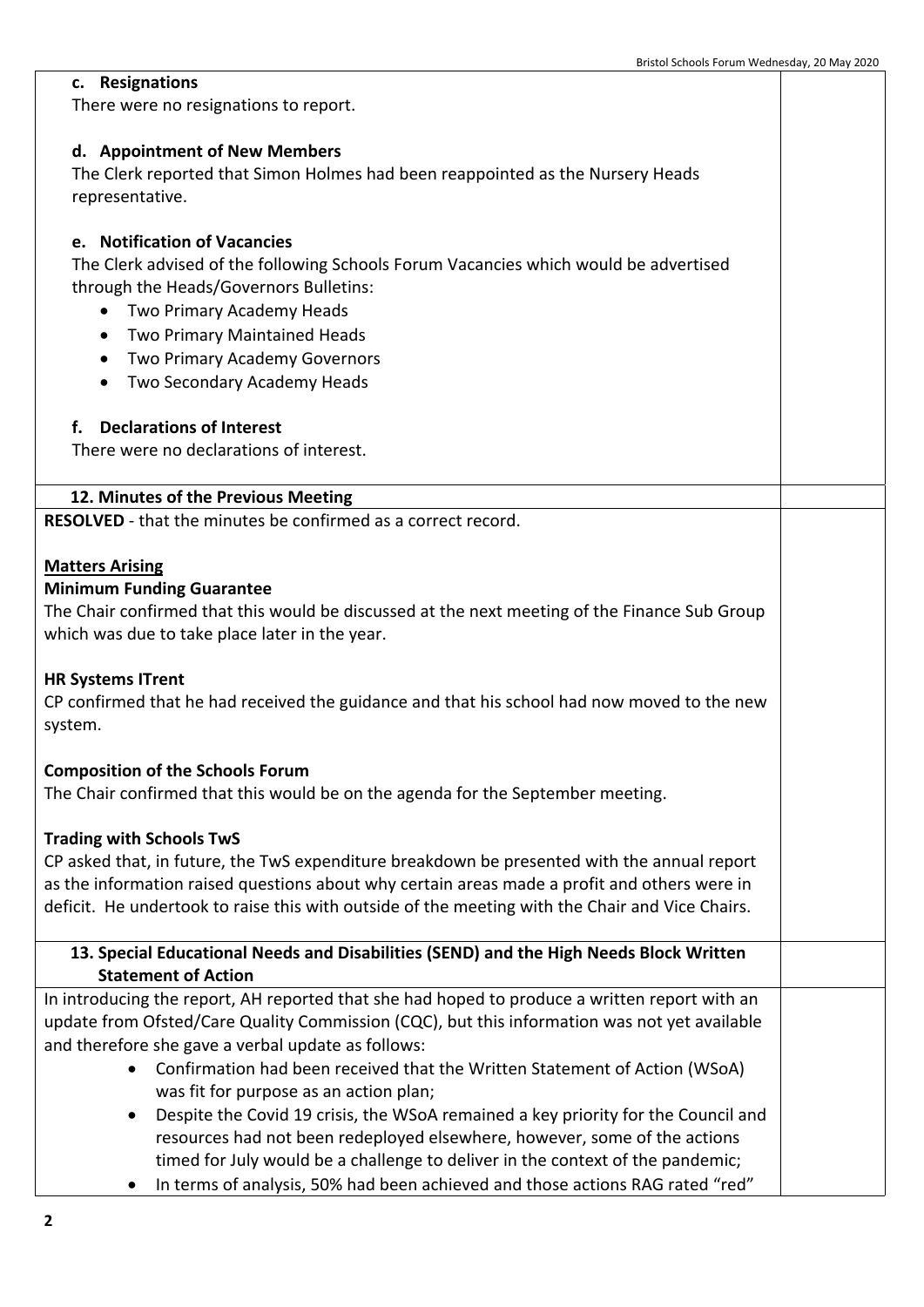| or "amber" could not be delivered in the current climate;                                                                    |  |  |
|------------------------------------------------------------------------------------------------------------------------------|--|--|
| The closure of schools had meant that the attendance milestone was not                                                       |  |  |
| deliverable;                                                                                                                 |  |  |
| The Local Offer had been refreshed and there had been a lot of collaborative<br>$\bullet$                                    |  |  |
| work with Special Educational Needs Co-ordinators (SENCOs) to ensure that                                                    |  |  |
| schools had a voice in the process.                                                                                          |  |  |
|                                                                                                                              |  |  |
| 14. Special Educational Needs and Disabilities (SEND) and the High Needs Block -<br><b>Milestones and Impact of Covid 19</b> |  |  |
| AH introduced the report which gave details of the milestones and a breakdown of finances                                    |  |  |
| requested by Schools Forum to enable members to understand the impact of transferring                                        |  |  |
| money to the High Needs block and the difference it would make to the service.                                               |  |  |
|                                                                                                                              |  |  |
| Improvement Priority 2: Children and young people with SEND receive the best possible,                                       |  |  |
| appropriate and effective support and provision at the right time                                                            |  |  |
|                                                                                                                              |  |  |
| She confirmed that the additional funding would enable:                                                                      |  |  |
| The local offer to be brought to life by having a team in place to support parents and<br>$\bullet$                          |  |  |
| carers. This would shape the longer term offer for Bristol;                                                                  |  |  |
| Training and skills to be provided for all schools and settings across Bristol so that every<br>$\bullet$                    |  |  |
| provider understood the fundamentals and the competency level was raised. This was                                           |  |  |
| not just about investing in the SENCO but ensuring there were equitable skills across                                        |  |  |
| schools and that the core offer was of a higher standard across the city;                                                    |  |  |
| Forum Members raised the following questions:                                                                                |  |  |
| Welcome the range of developments, especially in relation to communication with parents to                                   |  |  |
| help change the perceptions of the services, but how was the Council ensuring that the specialist                            |  |  |
| sector was involved and also ensuring quality of provision and value for money in terms of                                   |  |  |
| commissioning training services?                                                                                             |  |  |
|                                                                                                                              |  |  |
| AH responded that, in terms of quality, Bristol City Council (BCC) was looking at training that                              |  |  |
| had the right impact and there had been a lot of discussions with specialist teams to identify                               |  |  |
| these areas as well as feedback from the survey of young people and parents/carers. BCC was                                  |  |  |
| looking to move to a model where it was the facilitator using the skills that were already in                                |  |  |
| available in the city.                                                                                                       |  |  |
|                                                                                                                              |  |  |
| How will Schools Forum measure how successful this particular area has been, e.g. will we                                    |  |  |
| consider key performance indicators KPIs at future meetings? It would be useful to monitor how                               |  |  |
| the additional money transferred to the High Needs Block has been attributed to this project so                              |  |  |
| that Schools Forum can see that the funding is making a difference to the service.                                           |  |  |
|                                                                                                                              |  |  |
| AH confirmed that BCC had to provide detailed monitoring information for Department for                                      |  |  |
| Education (DfE) and CQC but this could be summarised into a manageable reporting format for                                  |  |  |
| future meetings of Schools Forum.                                                                                            |  |  |
|                                                                                                                              |  |  |
| Was there a risk of sustainable funding not being secured and what would happen to the project                               |  |  |
| if it was not?                                                                                                               |  |  |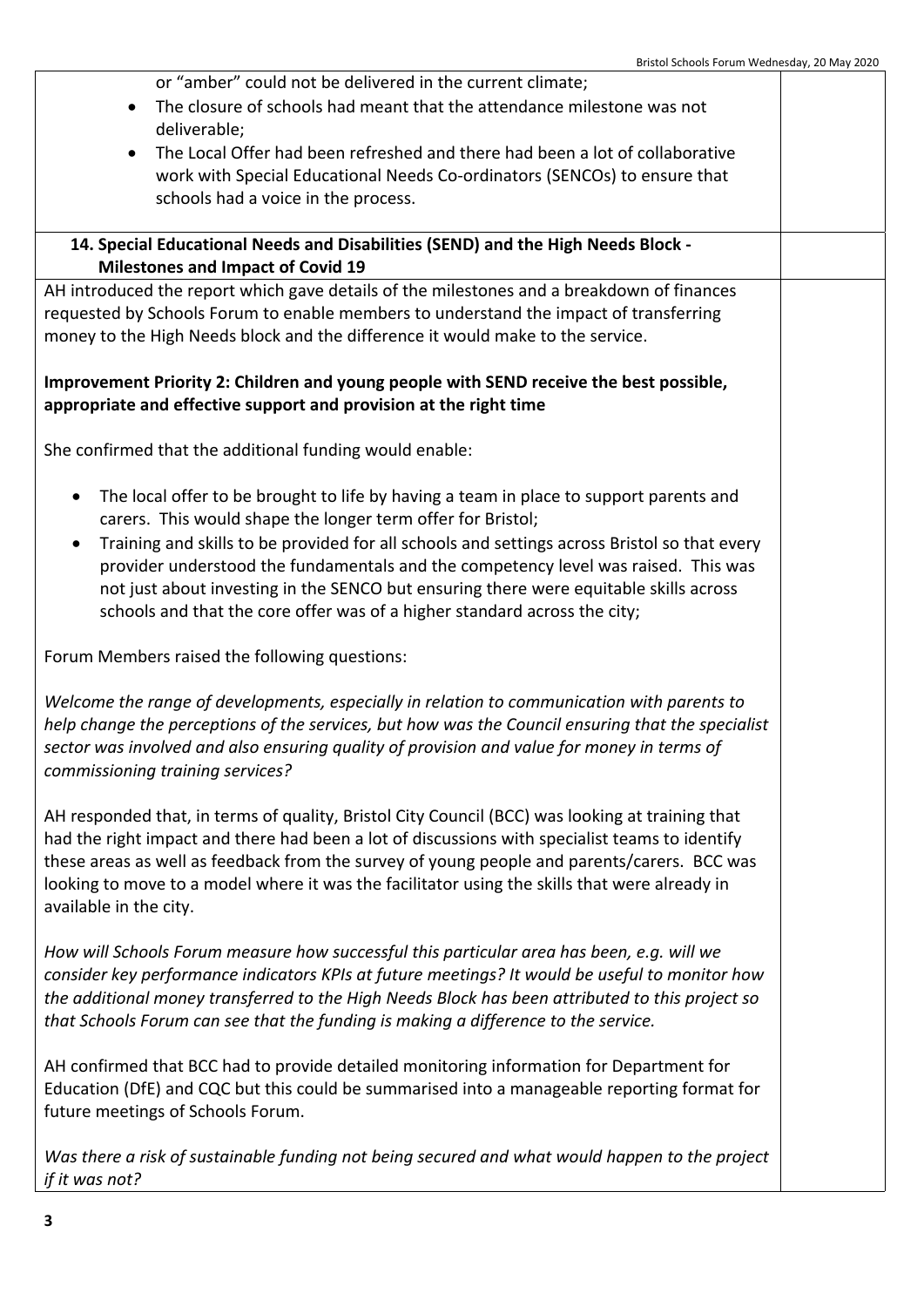AH confirmed that there was a risk as a lot of the project was based on one off funding, however the money was being used to frontload investment in the service and there would be a reassessment of the impact of this funding and how the project could be sustained in the future.

*Of the total investment of £3m, £1.3m is from the transfer to the High Needs block agreed by Schools Forum, however, even though a major commissioner of the work, Schools Forum is not mentioned in the Governance Structure? Are Health and Social Care contributing to the work as they are included on the Governance Structure?*

AH undertook to look into the governance arrangements and report back to a future meeting, but confirmed that Health and Social Care were involved, but for the purposes of the report to Schools Forum, only the information relating to education had been included. In terms of the funding, GB/DM confirmed that there was £1.3 from the Schools Block; £1.5m from additional funding that the Council had and has set aside to support the initiative and the balance was from unused reserves.

*Priority 2 How does the SEND "first call" differ from the service provided by Supportive Parents* and, in view of the Ofsted report, can the Local Authority be confident that families will use this *service rather than Supportive Parents? Would it have been better to enhance the funding to Supportive Parents instead?*

AH undertook to look into the comment about enhancing Supportive Parents, but confirmed that the SEND first call was offering something different in that it was a first point of contact for parents/carers to access services.

*Will the funding from mainstream schools be used to train SENCOs and enable schools to understand the basic information around SEND support?*

AH confirmed the £3m funding would be used to support the wider education transformation programme and not just the WSoA, but that that there would be a focus on basic SEND training for education providers to ensure a consistent level of knowledge and expertise across all education settings in the city.

*Concern that training programmes can sometimes be a "one size fits all" toolkit and a better approach would be a co-constructed programme using the expertise of people on the ground, e.g. early years providers.* 

AH confirmed that, in terms of training, the provision would be a mix of different provision but the first priority was to ensure that the offer had a certain standard across the city, and building on from that would be the sharing of good practice and targeting particular training and coaching to create a sustainable system in schools.

*Concern that, due to the nature of funding, the staff working with SEND children were often the lowest paid on fixed term contracts, it would be better to have proper contracts that allow staff and expertise to be retained.*

*There needs to be flexibility and creativity in terms of both training and provision?*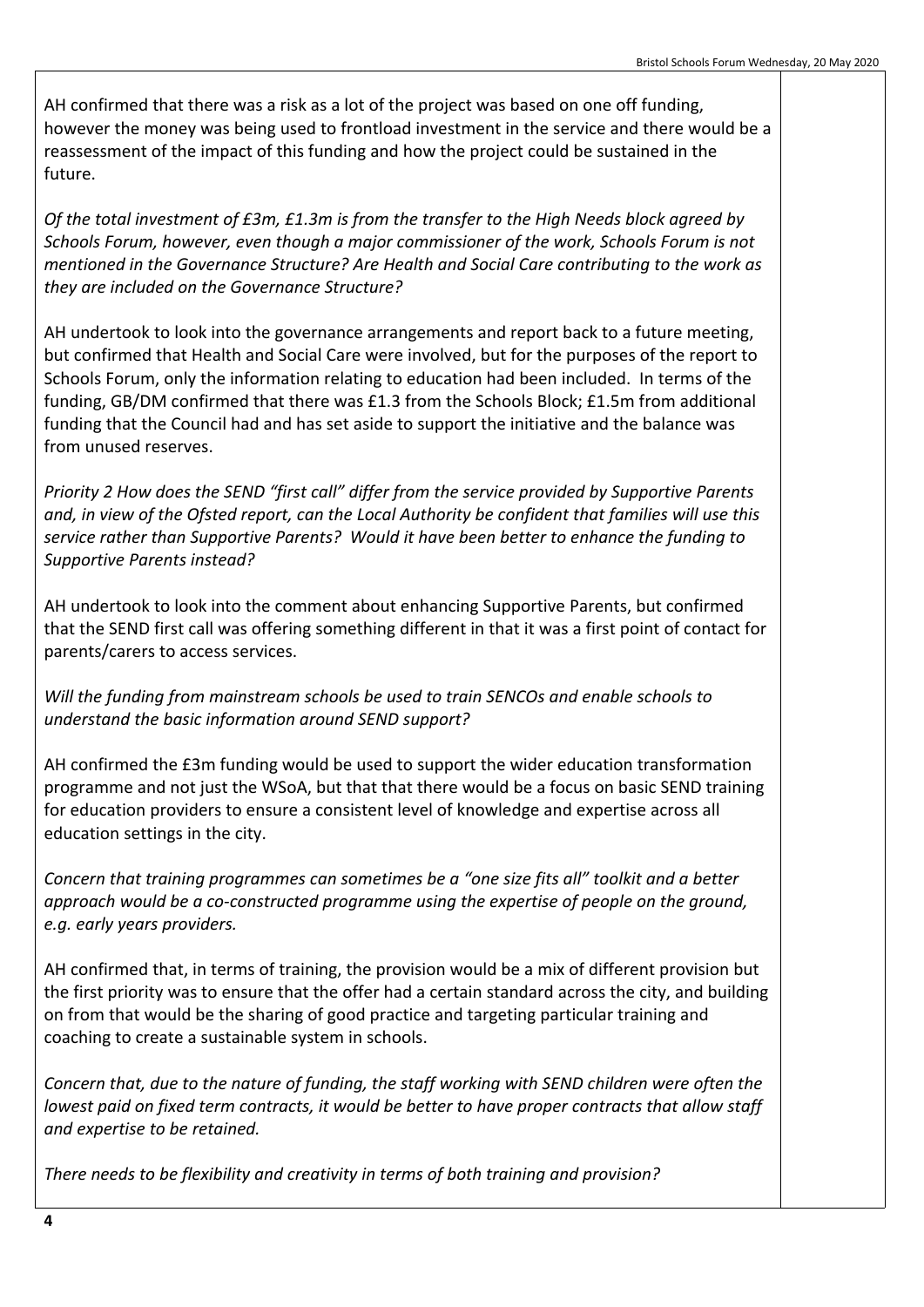AH concurred that there would need to be a flexible approach to increasing specialist provision.

**Improvement Priority 4:**

- **Leaders across the local area will work together to ensure that the children and young people with SEND will experience inclusive cultures, enabling them to achieve their full potential.**
- **Develop our systems and resources to enable young people with SEND/EHCP to be better supported to achieve a successful transition into education, training and employment between ages 14 -25 and beyond.**

AH gave further details on improvement 4 priority as follows:

- A focus on the inclusion of children and young people with SEND across all schools and settings with resources and structure in place and to improve attendance. There were a number of milestones and measures against the target, although it would be challenging to meet these in current circumstances;
- A focus on 14-25 year olds in terms of positive destinations and ensuring that destinations were recorded so that support could be targeted effectively;
- There was a current cohort of 633 and a target of March 21 for a supportive worker to look at career paths in partnership with schools and education settings;
- 14-16 year olds as it was important to start early to raise aspirations;
- There had been a challenge in delivering the milestones due to Covid, but a lot of the work had been done online;
- There was not enough specialist provision and there was a short term issue about children who need a place in September as well as the longer term issue of being enough provision to allow children to be educated in their local area;
- There would be a short term strategy co-produced with education providers to identify how special school places could be increased.

*If there was only one person working with 633 young people, was this enough resource and would anyone else contribute to this such as post 16 providers?*

AH confirmed that some of the work would be done through existing teams with engagement from providers but the long term aim would be to increase capacity.

*There was an increase in anxiety felt by young people in relation to post 16 transition and this would be heightened this year as a result of the pandemic. Would welcome investment in schools, as many staff will continue to work with young people after 16 to ensure a successful transition and a small amount of funding would help support this to provide continuity for young people.*

AH reported that the whole issue of transition was raised at Standards Board and did need further work, especially in light of the pandemic.

*Would there be a target to measure Bristol's performance against its previous performance as well as comparing with statistical neighbours?*

AH acknowledged that this was a good point and it was important to see if Bristol was on track as it could take longer to be comparable with neighbours.